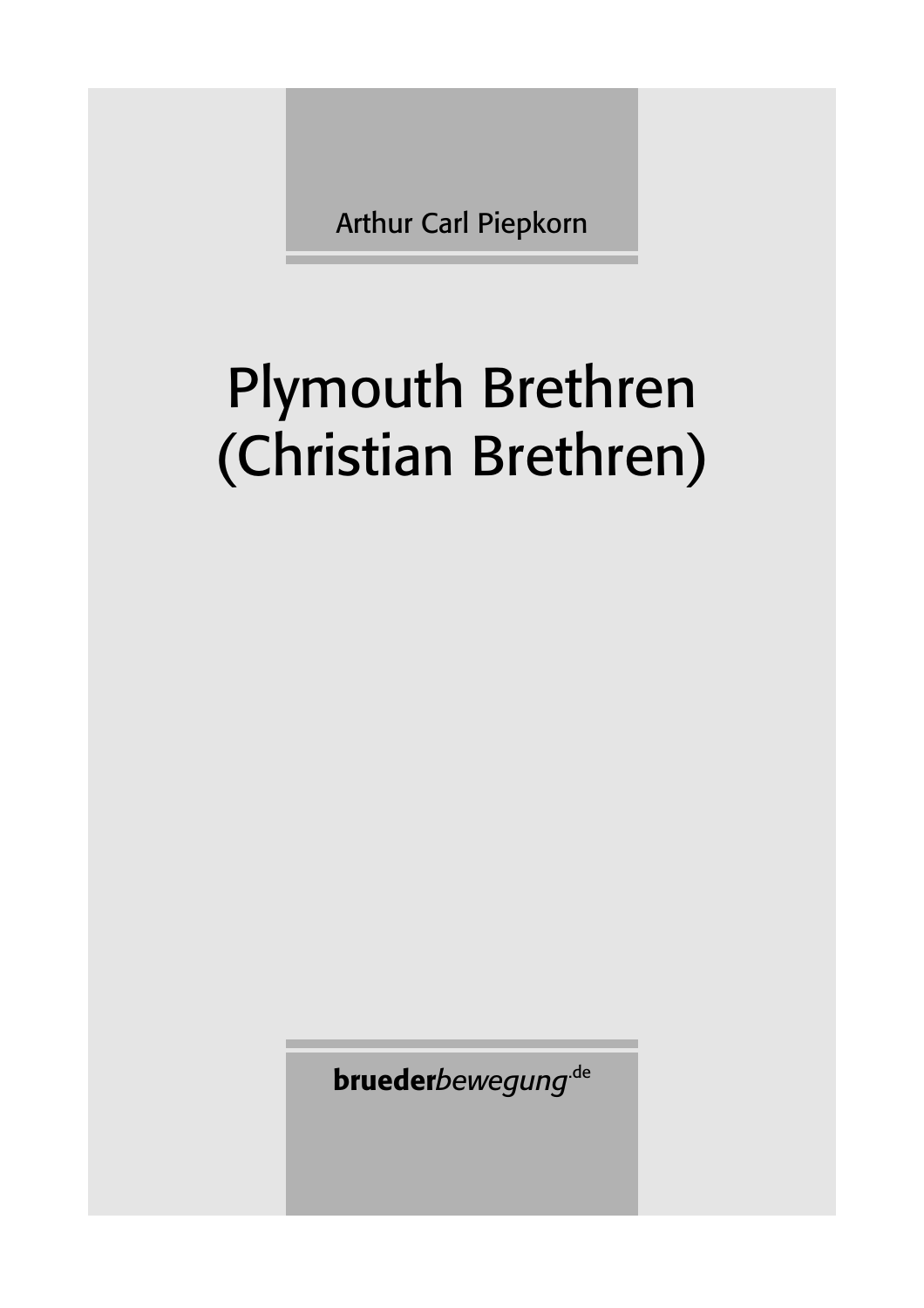Zuerst erschienen in: *Concordia Theological Monthly* 41 (1970), S. 165–171.

Zeichengetreuer Abdruck. Die Seitenzahlen des Originals sind in eckigen Klammern und kleinerer, roter Schrift eingefügt.

© dieser Ausgabe: 2003 bruederbewegung.de Texterfassung und Satz: Michael Schneider Veröffentlicht im Internet unter http://www.bruederbewegung.de/pdf/piepkorn.pdf

**brueder***bewegung*.de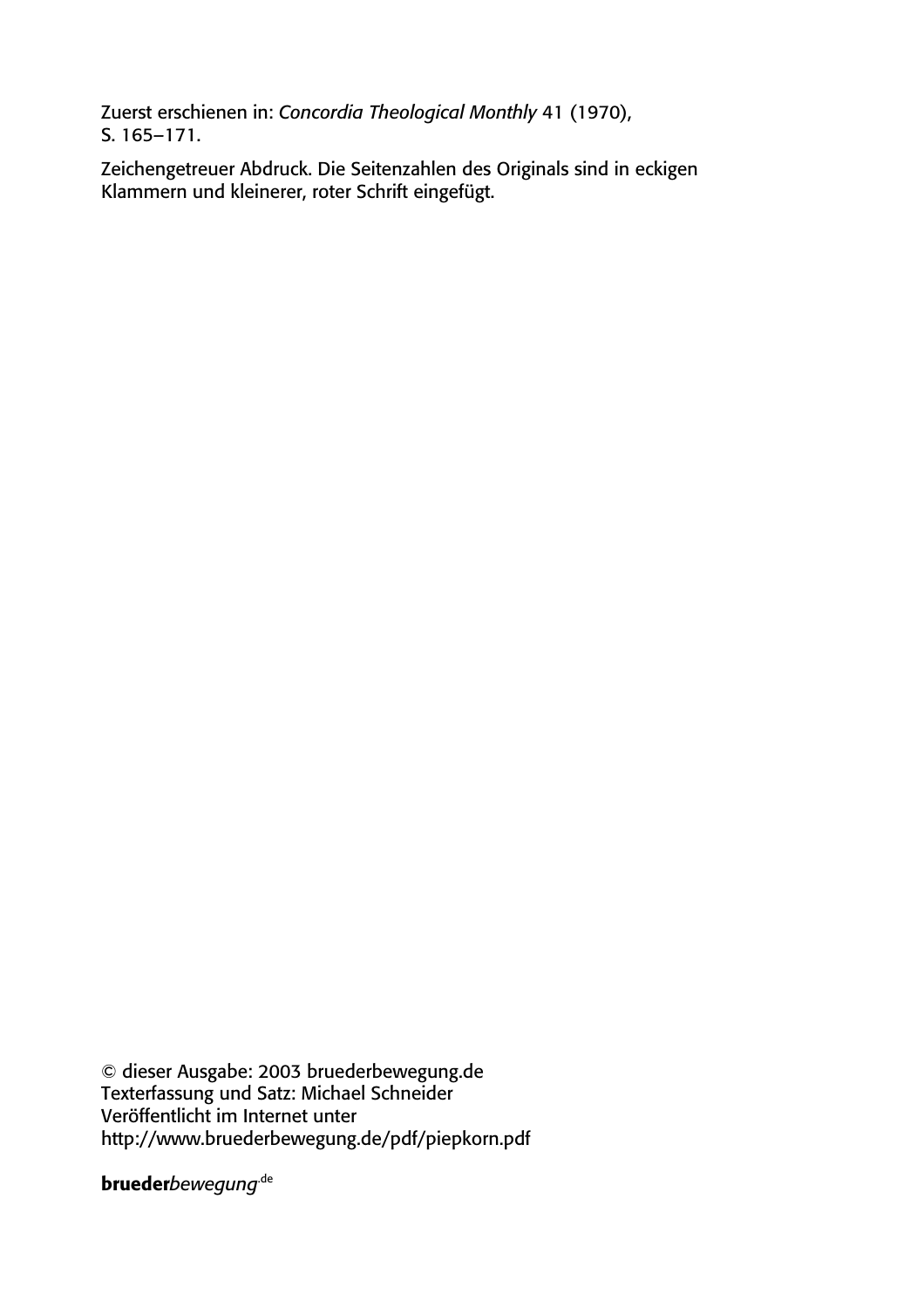## Plymouth Brethren (Christian Brethren)

## EDITORIAL NOTE:

This brief study is one of a series of articles on religious organizations and denominations in America. It was prepared by Arthur Carl Piepkorn, graduate professor of systematic theology at Concordia Seminary, St. Louis.

"Plymouth Brethren" is the popular designation for a religious movement that originated in England and Ireland in the mid-1820s. The early adherents were unhappy about the baleful effects of the intimate connection that existed between the Established Church and the government, about what they considered unspiritual ecclesiasticism and dead formalism in worship, and about the denominationalism that divided Christians from one another. They took the self-designation "Brethren" directly from the Sacred Scriptures; other names by which they were known were Christians, Believers, and Saints. The name "Plymouth Brethren" derives from the fact that the largest and most important of the early congregations, or "assemblies," met in Plymouth, England. In the British Isles and Canada today many assemblies of "Open" Brethren (see below) call themselves Christian Brethren; in Canada they have registered themselves under this name with the Canadian government. The bulk of the Brethren in the United States call themselves Assemblies, and some use the designation "assemblies of Christians who meet in the name of the Lord Jesus alone," but there is a growing tendency to answer to the name "Plymouth Brethren." Nevertheless, the movement has never formally accepted any designation.

Early Brethren leaders included Anthony Norris Groves (1795–1853), an Exeter dentist who became the first of a long line of Brethren foreign missionaries, the German-born philanthropist-preacher George Müller (1805–1898) of Bristol orphanage fame, and, most prominently, John Nelson Darby (1800–1882). Darby, trained for the law and a graduate of Dublin's Trinity College at 19, was briefly a clergyman of the Anglican Church of Ireland. By 1828 he had associated himself with the Brethren. He spent the rest of his life preaching, writing prolifically, and traveling tirelessly in behalf of the Brethren movement.

Beginning in 1848, a series of "divergences" and secessions divided the movement. A split in the Plymouth Assembly led in 1848 to a fundamental division that persists to this day. It separated the "Open" Brethren from the "Exclusive" Brethren. In 1848 Open Brethren believed, as they generally continue to do, that they might receive to the Lord's Table any believer who is personally sound in faith, even though the congregation or assembly from which he came might harbor erroneous teaching. The Exclusive Brethren, under the informal leadership of Darby, regarded "separation from evil as God's principle of unity" and held that to receive to the Lord's Table a brother from an assembly in which error is taught, even though he might personally reject it, disqualified the receiving assembly from participation in what often came to be called the "Circle of Fellowship." This circle is a joint body of mutually approved assemblies, with the decision of one binding on all; the influence of an individual leader in such a body is of course sometimes very great.

The only formal division among Open Brethren took place in 1889. Limited largely to the British Isles, it resulted in the organization of a relatively small number (fewer [166]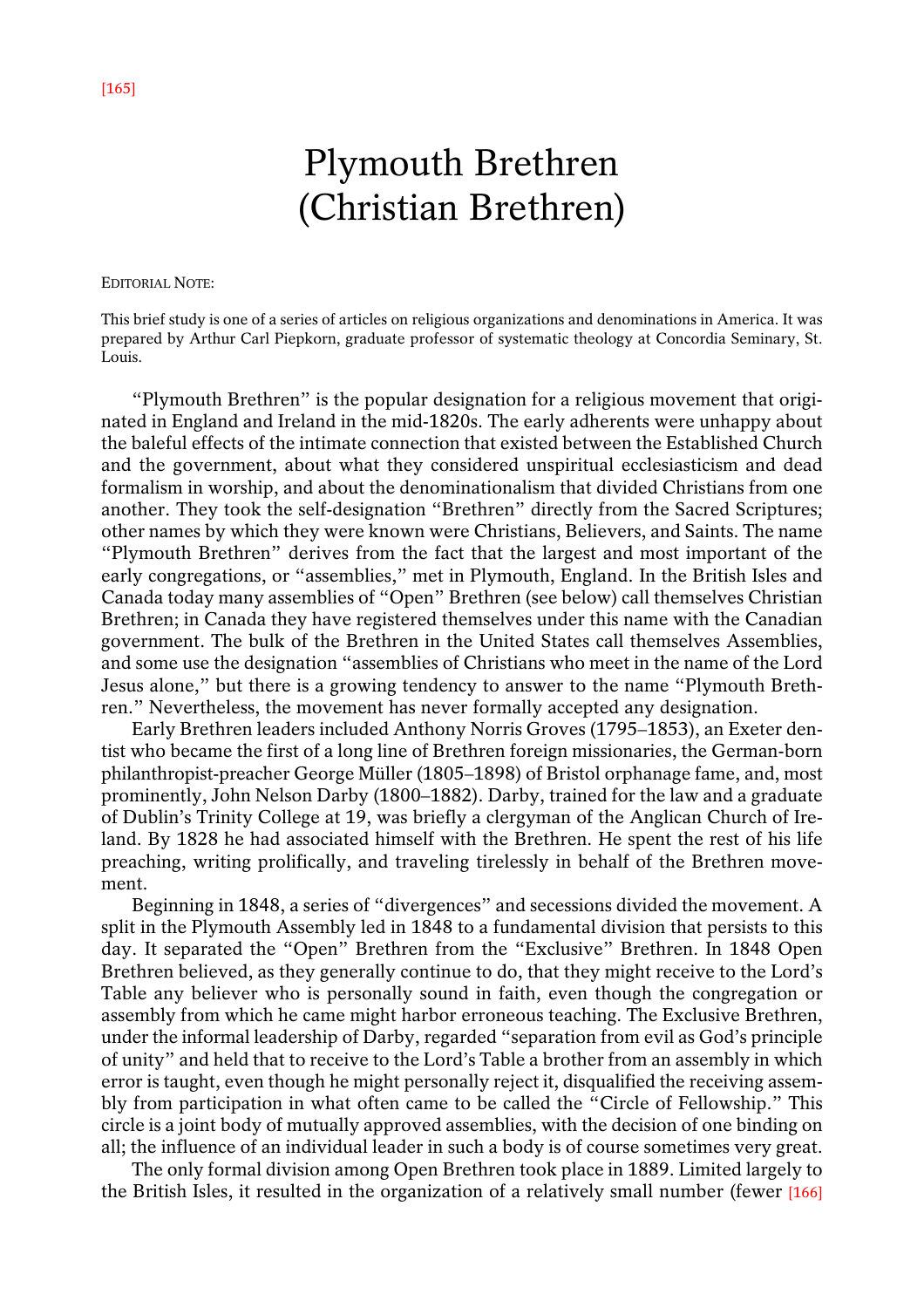than 100) of "Needed Truth" assemblies.<sup>1</sup> Otherwise all the schisms, from 1881 on, have taken place among the Exclusive Brethren. These divisions reflect the seriousness with which the Exclusive Brethren take their role of representing visibly the purity of doctrine and life that the church is to have.

The divisions relate more to church discipline than to doctrine. Although they admit a degree of variety in teaching, the Brethren are still all in substantial doctrinal agreement.

While many assemblies and individuals have published statements of their beliefs, the Brethren regard and refuse creeds as unnecessary. They look on the Bible as verbally inspired and inerrant in the original writings, and they take it as their only authoritative guide. They are Trinitarians. They stress both the deity and the complete humanity of Christ, as well as His virgin birth, resurrection, ascension, and intercession. They teach that God created the first human beings in His own image, but that as a result of sin all human beings have a sinful nature and are guilty, lost and without hope in themselves, and that they have incurred both physical death and the spiritual death of separation from God. In His amazing love God provided mankind with a Savior in the person of His Son. Few Brethren would affirm a predestination to reprobation; rather, they hold, God's will is for the salvation of all human beings, but He will not force anyone to receive this salvation. A right relationship with God comes alone through faith in Christ's all-sufficient sacrifice and shed blood, apart from works. Christ's own resurrection is proof that God accepted His atoning work. Those who receive Christ by faith are in that act born again and become children of God. Good works are the fruit of faith. A true believer cannot be lost, he should be assured of his everlasting salvation, not on the basis of his feelings or his experience, but on the basis of God's Word. His life should be one of devotion to Christ and of separation from all that is evil in the world.

The doctrine of the last things plays a prominent role in Brethren thinking. Christ, they hold, will come again to the earth's air to catch up ("rapture") all believers, living and dead. The Great Tribulation of Revelation 6–18 will follow, climaxed by Christ's return to establish His millennial reign. During the millennium the redeemed and reconstituted nation of Israel will play a special role among the peoples under the sovereignty of Christ and His raptured church. A short-lived rebellion will close the millennium, and the eternal age of the new heavens and the new earth will begin. The saved of all ages will enter eternal life, and the unsaved will undergo eternal punishment and separation from God in hell. $2$ 

The Brethren's doctrine of the church reflects Darby's spiritualizing ecclesiology and [167] the central dispensationalist distinction that he made between God's dealings with the church and with Israel. Unlike Israel, the true church does not include all that are born into it but only reborn believers. To maintain the relative purity of their assemblies,

<sup>1</sup> Variously known as the Churches of God in the Fellowship of the Son of God, the Lord Jesus Christ, and the Churches of God in the British Isles and Overseas, this group has six churches in Canada and one in the United States (Trinidad, Colorado) with a total North American membership estimated at less than 300.

<sup>2</sup> The doctrine of the last things here outlined is more or less common to dispensationalists generally and is not the exclusive teaching of Brethren. While modern dispensationalism traces its ancestry by way of the *Scofield Reference Bible* back to John Nelson Darby, there are today many more dispensationalists in Baptist, Dunkard, Presbyterian, Pentecostal, and independent churches than there are in Brethren assemblies. In the Brethren community itself there is not complete unanimity in this area. Most Open Brethren are dispensationalists, but many in the younger generation seem to give it less than a central position in their thinking. In the Brethren assemblies of Great Britain there is a tradition going back to George Müller and others of his generation that does not accept dispensationalism.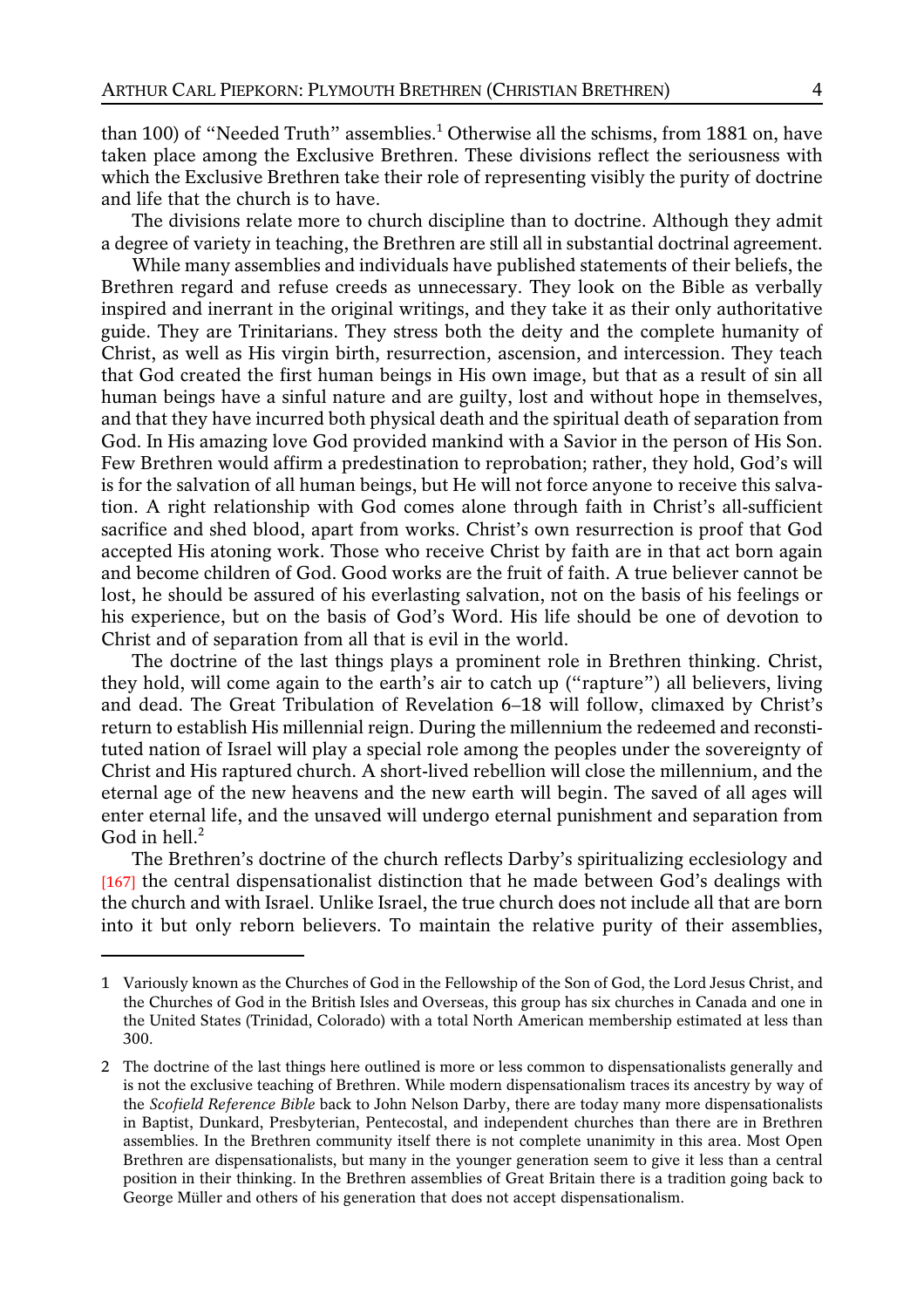Brethren require candidates for full fellowship to confess their faith in Christ as Lord and Savior and give satisfactory evidence of the new birth. The Brethren receive them as members of Christ and do not think of them as having joined an ecclesiastical denomination. Brethren recognize that the overwhelming majority of those in the universal church are not Brethren.

Again unlike Israel, the church does not have a separate class of priests. This underlies the stress of the Brethren on the priesthood of all believers and their refusal to distinguish between the clergy and the laity. "Personal gift and spiritual power" from the Holy Spirit are proof of a call to ministry among the assemblies or on their behalf. Many Brethren preachers and teachers are not engaged in full-time ministries. Even those who do devote their full time to ministry are neither ordained nor salaried nor addressed by titles like "Reverend" or "Father." The means of support of these full-time workers are normally voluntary contributions from those coreligionists who care to "fellowship" with them, rather than stipulated remuneration. Unless they are engaged in missionary work at home or abroad, most full-time workers travel over a larger or smaller area. Brethren acknowledge and honor as elders and overseers (even though they may not always use the terms) the pious, gifted, and normally self-supporting individuals who provide for the assembly's spiritual needs. Brethren reject the idea of one person heading the congregation ("oneman ministry") as unbiblical and as inhibiting the exercise of the gifts that the Holy Spirit has imparted, but at the same time they do not practice an "any-man ministry." During the last generation a growing number of Open assemblies have invited full-time workers to associate themselves with a given assembly particularly, and these persons can become very much like conventional pastors. But even these men rarely do all the preaching or wholly give up itinerating, and they have no sacramental role.

The larger urban Open assemblies have often built attractive and functional "Bible Chapels." The smaller or rural Open assemblies and the Exclusive assemblies frequently call their meeting places "Gospel Halls"; some meet in homes.

The Brethren observe two symbolical ordinances, baptism and the Lord's Supper. Open Brethren generally practice only believer's baptism by immersion. Exclusive Brethren allow and in some cases prefer infant baptism, also by immersion, of the children of parents in fellowship ("household baptism") on the analogy of Old Testament circumcision. Some Exclusive assemblies permit believer's baptism for those families who prefer it. In no case do Brethren think of baptism as conferring conversion. Brethren celebrate the Lord's Supper ("the breaking of bread") at a separate meeting – the only meeting at which Brethren take an offering – every Lord's Day, usually in the morning. Any male who feels led to do so by the Holy Spirit may pray publicly, read and comment on a passage of the Bible, suggest a hymn to be sung, give thanks for the bread and wine, or pass the elements. Women may not speak in these meetings.

The Brethren aim at "apostolic simplicity" in their worship; there is no formal ritual or stated order of service. Brethren Sunday schools and preaching services resemble the parallel activities of nonliturgical denominations.

Open and Exclusive Brethren came separately to North America after the middle of the 19th century. Itinerant preachers from Scotland and Ireland planted most of the [168] early Open assemblies. Darby himself visited the Exclusive assemblies several times. After his death the latter began to divide, sometimes because of issues on this continent, sometimes because of controversies in the British Isles. The United States Bureau of the Census used arbitrarily chosen Roman numerals to differentiate them, and this mode of reference has persisted.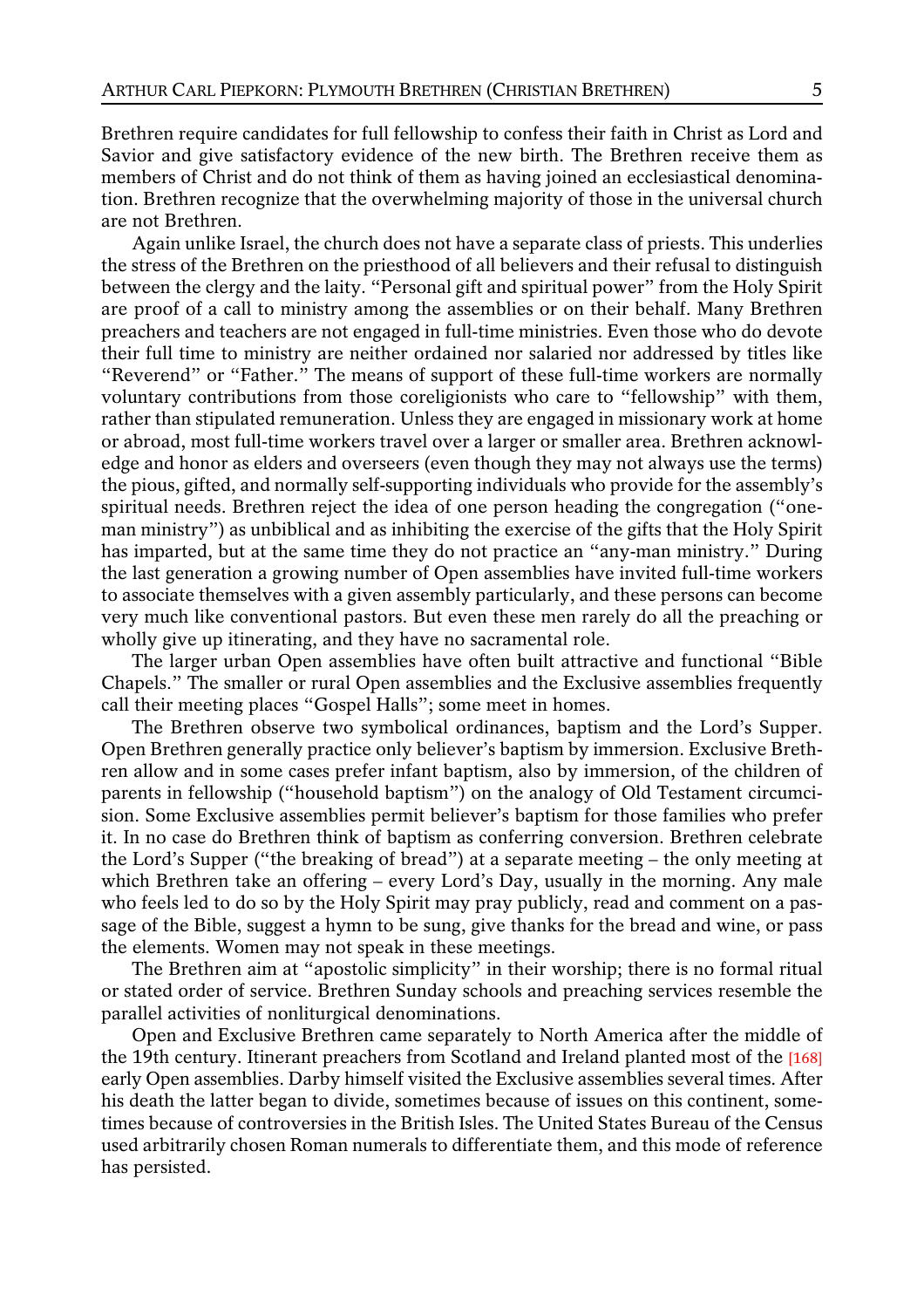Brethren I ("Grant Brethren") were restricted to North America. They began in 1884, when about half of the Exclusives sided with Frederick W. Grant (1834 to 1901), whom the British assemblies had censured indirectly. From the 1920s on this group moved more and more toward an Open position. By the mid-1930s many of their urban assemblies had become Open; the remainder had formed Brethren VII and Brethren VIII. Their historic publishing house, Loizeaux Brothers, now of Neptune, N. J., the activities of which three generations of the same family have directed since 1876, became Open at this time.

Brethren II are the historically Open Brethren, with which many of the assemblies formerly a part of Brethren I have associated themselves. They generally welcome any born-again believers, regardless of denomination, to the Lord's table on the basis of a common *life* rather than a common *light*. They have no "Circles of Fellowship" and hold that discipline is a local matter for which each assembly is directly responsible to the ascended Lord of the church. They generally practice believer's baptism, although some of the assemblies that were part of Brethren I still permit "household baptism." Increasingly during the last generation a large percentage of these Brethren have had fellowship with individual Christians in the denominational church bodies and have part[i]cipated in joint endeavors, such as Billy Graham Crusades, the Gideons, the Inter-Varsity Christian Fellowship, and Christian Business Men's Committees with other theologically conservative groups. Because they stress the independence of each local assembly, there is considerable diversity in practice. A tenth or more of the assemblies in this group stress the "old paths" and view with concern the cited joint activities with other Christians, along with such activities and agencies as summer camps, a Bible school, and "expensive chapels." Although such assemblies appear in the same lists with other Brethren II assemblies, they have preachers, conferences, and magazines that serve them alone.

Open Brethren have no central organization, but various service agencies have arisen on a regional or national basis in response to felt needs. *Letters of Interest*, a monthly periodical, reports on the activities both of the assemblies of Open Brethren and of about 450 domestic full-time workers; its staff represents the Brethren with the national government concerned in such matters as the endorsement of military chaplains. The closely related Stewards Foundation in Chicago lends money for chapel construction or remodeling, issues bonds, and provides annuities for investors. It operates a few hospitals that are staffed as far as possible with Christian doctors and nurses and with one or more full-time chaplains, and it has become connected in an advisory way with a few Christian retirement homes. The Fields is another service organization; it publishes a magazine by that name that reports on the activities of over 1,200 Brethren foreign missionaries (some 400 of them commended by North American assemblies, the remainder by Brethren assemblies in other lands) in over 50 countries. In a purely advisory fashion, The Fields assists these missionaries in other ways as well, for instance by negotiating with foreign governments, receiving and transmitting funds, arranging for transportation, and aiding with furloughs. "Christian Missions in Many Lands" is a frequent designation for Open Brethren mis- [169] sionary activity. Literature Crusades, Prospect Heights, Illinois, is a newer, aggressive recruiter of young people for short-term urban missionary activity around the world; many of these become permanent missionaries. Another of its activities is sponsoring a World Missions Conference on a triennial basis.

In general, Open ministers are the only ones who go to the graduate theological seminaries, usually conservative interdenominational schools like Trinity Seminary in Deerfield, Ill., Dallas Theological Seminary, and Fuller Theological Seminary. Proportionately the Open Brethren send out many more missionaries than the Exclusive Brethren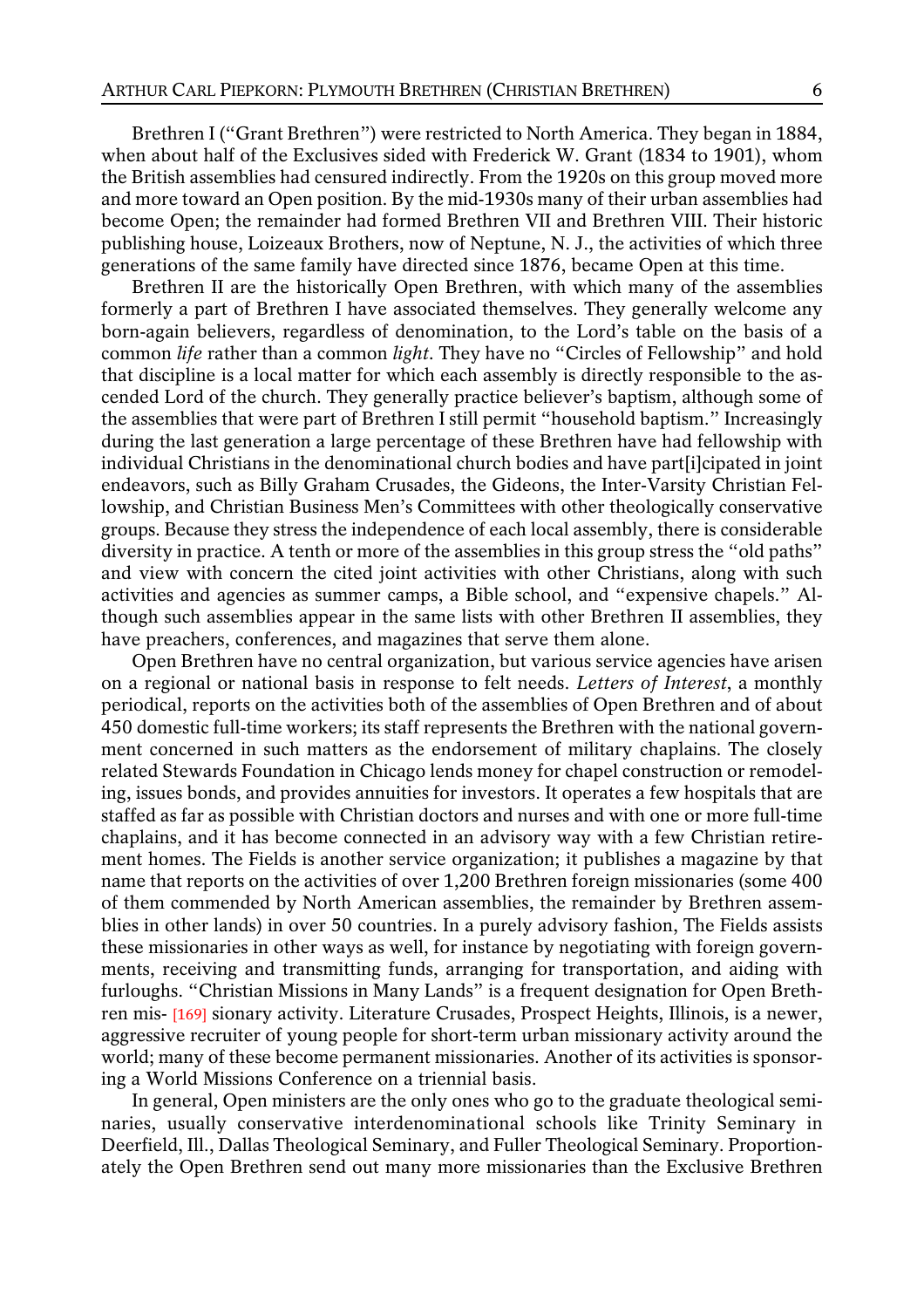and are more likely to have a higher percentage (sometimes a clear majority) of communicants from non-Brethren family backgrounds.

Brethren III, called the "Continental Brethren" because of the relative numerical strength of their European counterparts, came into being when the Brethren who had rejected Grant divided among themselves in 1890 over the ministry of a British leader, F. E. Raven (died 1905). Brethren III rejected Raven. In 1926 they united with the socalled "Kelly Brethren," a group that had come out of a schism in 1881 and that was limited to England. In 1953 Brethren VII joined this worldwide circle.

Brethren IV, called the "Raven Brethren" because they supported Raven in the 1890 schism, were at least until recently the largest group of Exclusive Brethren worldwide, although not in North America. Raven had a mystical inclination and was not always precise in his doctrinal formulation. When he died, a New York businessman, James Taylor Sr. (died 1953), gradually assumed unofficial leadership among Raven's followers, but certain doctrinal novelties that he introduced accelerated the alienation of the Raven Brethren from other Exclusives. His son succeeded the elder Taylor as unofficial leader of this group. The junior Taylor's demands for increasingly rigorous separation from other Christians, for withdrawal from professional associations, for resigning offices in business corporations, for disposing of stock in them, and for refusing to eat meals with anyone with whom the Brethren concerned were not in fellowship led to the schism that produced Brethren X. The leadership of the two Taylors has given Brethren IV the name "Taylor Brethren." In the United States the Taylor Brethren are strongest in New York, in the older industrial areas as far west as Detroit and Chicago, and on the West Coast. They are also well represented in Canada.<sup>3</sup>

Brethren V, served by Bible Truth Publishers, Oak Park, Ill., is probably the largest Exclusive group in North America. They withdrew from Brethren III in 1909, when they sided with the Tunbridge Wells assembly in a jurisdictional dispute in England. Most of the English counterparts of this group entered the Kelly-Continental group in 1940, so that the "Tunbridge Wells Brethren" are now centered in North America and in certain foreign countries where they carry on missions. They hold that whole "Circles of Fellowship" may not properly reunite, but the reconciliation must take place on an individual basis.

Brethren VI, the "Glanton Brethren," no longer exist in North America as a group. They withdrew from the Raven Brethren in 1908 in a dispute about centralizing tendencies within this group. Never a large circle, the North American assemblies immediately began to look for ties with the Grant Brethren; Brethren VIII absorbed them completely by the end of the 1930s.

[170] Brethren VII withdrew from group I in 1928. The occasion for the schism was this group's rejection of the ministry of a visiting English Glanton Brethren preacher, James Boyd, and by its advocacy of the case of an aggrieved Philadelphia businessman, C. A. Mory. In 1953 Brethren VII united with Brethren III.

Brethren VIII, served by the Erie (Pennsylvania) Bible Truth Depot, began in the late 1920s as the Exclusive remnant of Brethren I, after the Boyd and Mory controversies had caused many Grant Brethren assemblies to reexamine their principles and to become Open. At this time Brethren VIII linked up more closely with the Glanton Brethren in England. The most prominent preacher of the Brethren VIII circle was A. E. Booth (died

<sup>3</sup> See Bryan R. Wilson, "The Exclusive Brethren: A Case Study in the Evolution of a Sectarian Ideology," in the volume that he edited, *Patterns of Sectarianism: Organization and Ideology in Social and Religious Movements* (London: Heinemann Educational Books, 1967).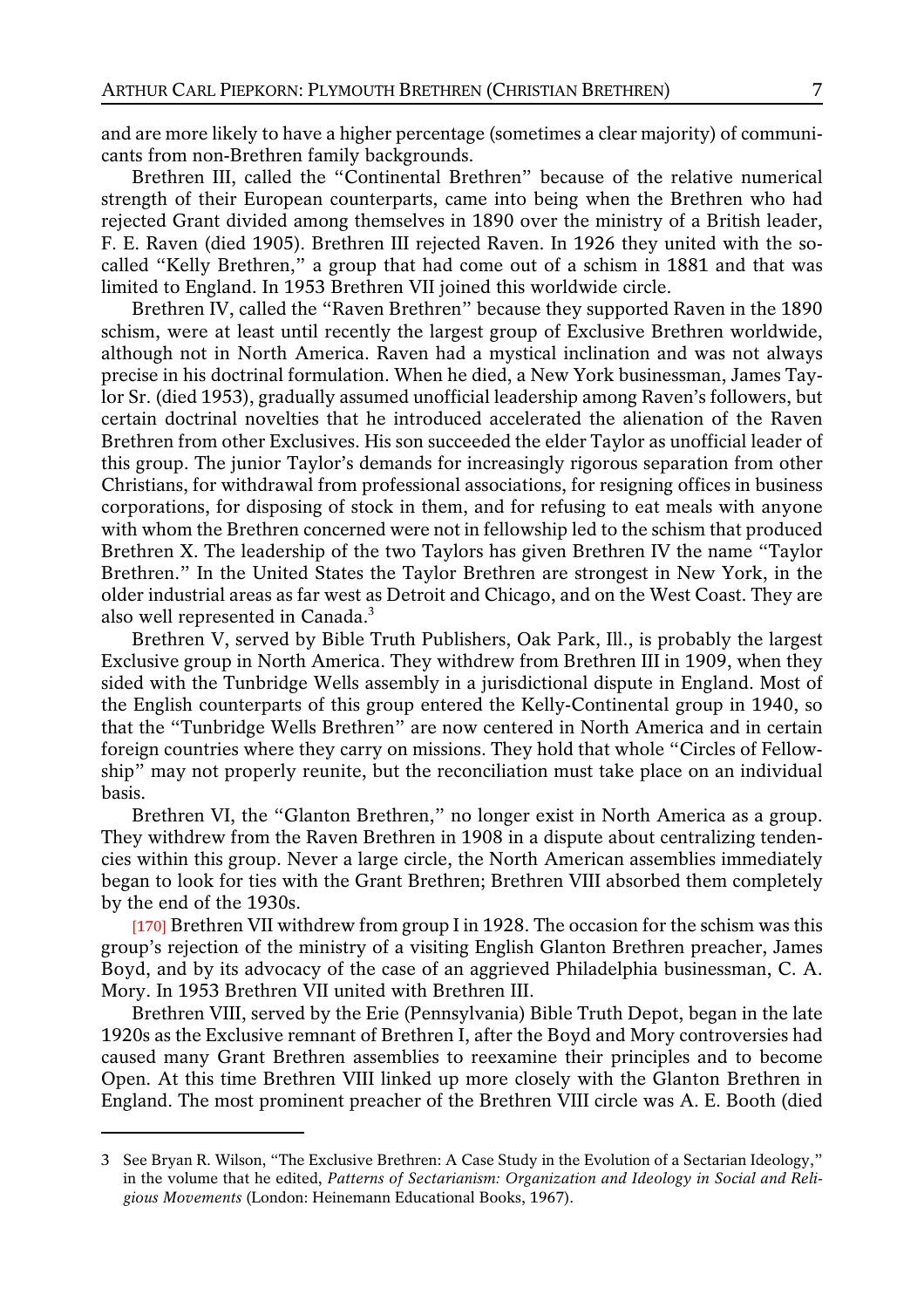1950). Brethren VIII and Brethren III are now carrying on conversations looking to the possible union of the two groups.

Brethren IX is a small circle that withdrew from Brethren VIII around 1949, supporting a preacher by the name of Ames in his distrust of the teaching and practice of the British Glanton Brethren.

Brethren X withdrew from the Taylor Brethren around 1960 because of their dissatisfaction with the pronouncements of the younger Taylor. They consist of a few assemblies that maintain ties with a number of overseas assemblies of former Taylor Brethren who have not found their way into other congregations.

There may perhaps be other very small groups in the United States and Canada that have withdrawn from one or the other of the circles listed.

There are over 700 Open assemblies in the United States and over 350 in Canada, with an estimated 60,000 communicants. Information about the Exclusive assemblies is harder to come by. A responsible estimate puts the total number of Exclusive assemblies in the United States and Canada at probably no more than 300 with a total of less than 10,000 communicants.<sup>4</sup>

## *Bibliography*

- Bass, Clarence B. *Backgrounds to Dispensationalism: Its Historical Genesis and Ecclesiastical Implications.* Grand Rapids, Mich.: Wm. B. Eerdmans Publishing Co., 1960. An excellent narrative of the beginnings of the Brethren movement, with a careful critical evaluation of the theology of John Nelson Darby and a helpful bibliography.
- Campbell, R. K. *The Church of the Living God: Comprehensive Meditations and Gleanings on its Nature and Scriptural Order.* Wausau, Wis.: Scripture Truth Depot, 1950. The contents of the book appeared serially in *Grace and Truth* between 1943 and 1949. The author represents the Kelly-Continental tradition.
- Coad, F. Roy. *A History of the Brethren Movement.* Exeter, England: Paternoster Press, 1968. The author is definitely pro-"Open" in outlook. The work concentrates on the first 25 years of the movement.
- Darby, John Nelson. *The Collected Writings of John Nelson Darby.* Edited by William Kelly. 34 vols. plus index volume. London: G. Morrish, 1867–1900[?].
- Darby, John Nelson. *Letters of J. N. D.* 3 vols. Kingston-on-Thames: Stow Hill Bible and Tract Depot, n. d. A reissue of the edition published by G. Morrish, London, between 1886 and 1889.
- Ehlert, Arnold D. "Plymouth Brethren Writers." In *Summary of Proceedings, Eleventh Annual Conference, American Theological Library Association … June 19–21, 1957* (Maywood, Ill.: American Theological Library Association, 1957), pp. 49–80. A very valuable bibliographical tool.
- Grant, Frederick W. *A Divine Movement and Our Path with God Today.* New York: Loizeaux Brothers, 1895. Grant was an eminent Exclusive teacher.
- [171] Hoste, William. *Things Most Surely Believed Among Us.* London: Pickering and Inglis, 1935[?]. A 48 page pamphlet.
- Howley, G. C. D., F. F. Bruce, and H. L. Ellison, editors. *A New Testament Commentary.* London: Pickering and Inglis, 1969. A contemporary commentary by 25 Open Brethren contributors.

<sup>4</sup> The estimates in this paragraph are for 1970. Students of comparative theology regularly lament the difficulty of obtaining authoritative information about the Brethren. This writer gratefully acknowledges the unofficial assistance so generously given by Mr. Paul F. Loizeaux, editor of *Help and Food*, Parkton, Maryland, and by Donald G. Tinder, Ph. D., assistant editor, *Christianity Today*, Washington, D. C.